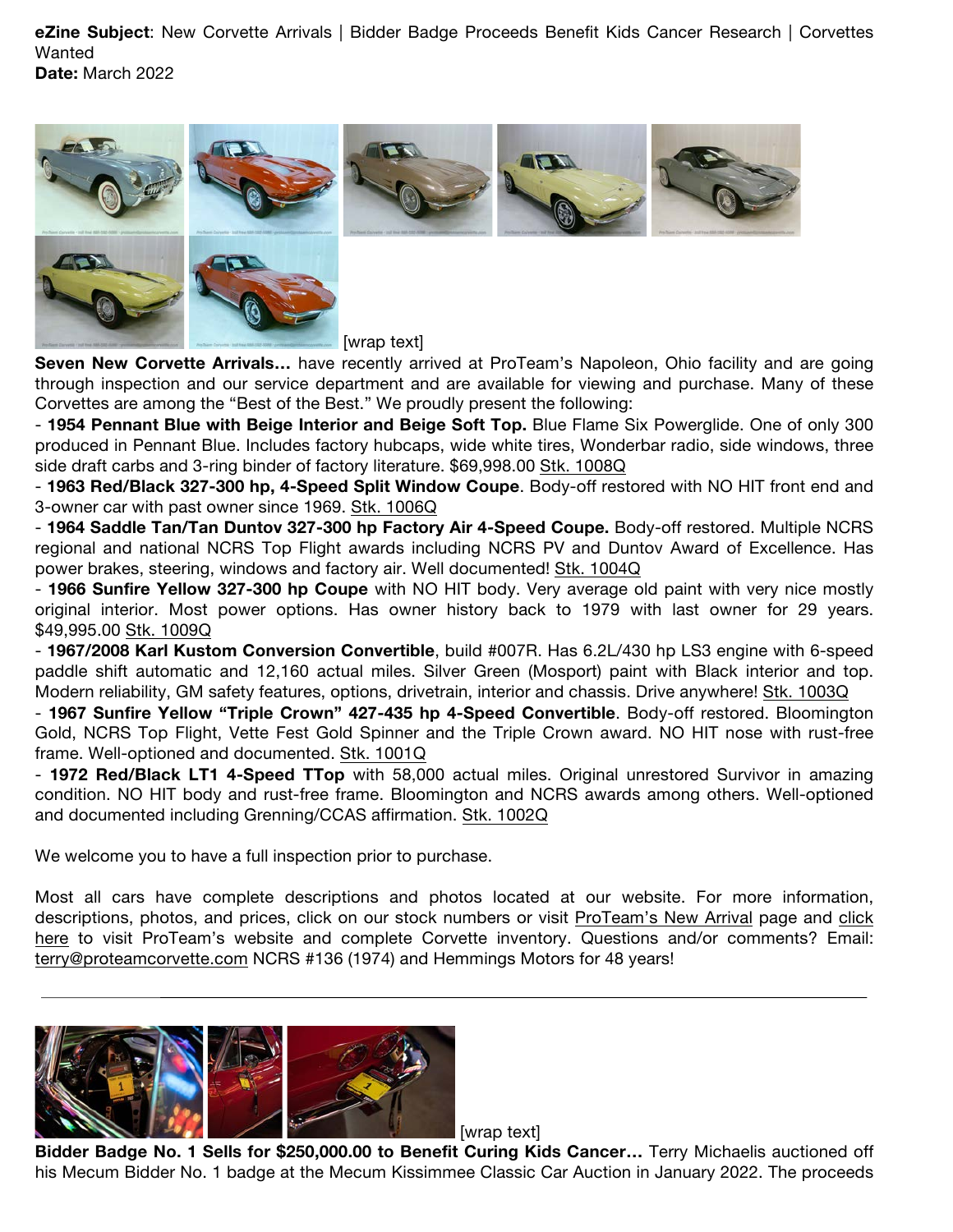benefit Mecum's longtime charitable partner *Curing Kids Cancer*. Michaelis was motivated to offer-up his coveted badge No. 1 after Badge No. 2 raised \$200,000.00 for this worthy cause in 2021.

The impressive nature of CKC's mission coupled with his adoration for their real world success has served as primary motivation to offer Badge No.1 for auction. Terry noted, "This is a unique opportunity to increase awareness of this organization and maybe make a small contribution to a worthy and valiant effort." Terry added that he was honored and equally humbled by this experience and thanks all the bidders of his badge.

"… There would be auctions with maybe 200 Corvettes, and of those, he (Terry) would maybe buy 25 or 30. He's definitely had a positive and lasting effect on the market throughout the years" said Dana Mecum, Mecum Auctions CEO, also noted that these low numbers are reserved for select customers and friends and that Terry fits the bill on both accounts.

Bidder Badge No. 1 crossed the block Friday, January 14<sup>th</sup>, Lot F153 To learn more about CKC Mission and Mecum Badge Auction click here.

Questions/Comments? Email: terry@proteamcorvette.com

collections - estates - barn finds - tired projects we need corvett click here or email car's vital stats



**[wrap text]**

**Corvette Collections Wanted!...** 1953-1972. Any condition but must at least roll.

In particular we need:

- A) 1957 cascade green 270hp or fuelie in show condition.
- B) 1963 split window coupes for a client putting together a collection on every color produced.
- C) 1967 327-350hp factory air coupe with good colors and awards for a good customer.
- D) 1967 original motor 435hp coupe or convertible.
- E) 1978 Indy pace car with low miles and a L82 4-speed.

Avoid auction fees and transportation. Email: terry@proteamcorvette.com NCRS #136 \*\*47-YR\*\* Corvette For Sale Form at: CorvettesWanted.com



**[wrap text]**

**1963 Corvette Wanted For A Very Good Customer…** Must be a split window coupe! Must be Tuxedo Black or Silver/Red at birth! Must be a very nice car! Prefer 360hp or 340hp but may consider lower horsepower. May consider a car that needs restoration. Also, I will gladly assist in helping liquidate Corvette collections whether it is by auction or cash settlement. Email terry@proteamcorvette.com or call toll free 888-592-5086 and leave a message with Christine. Corvette For Sale Form at: CorvettesWanted.com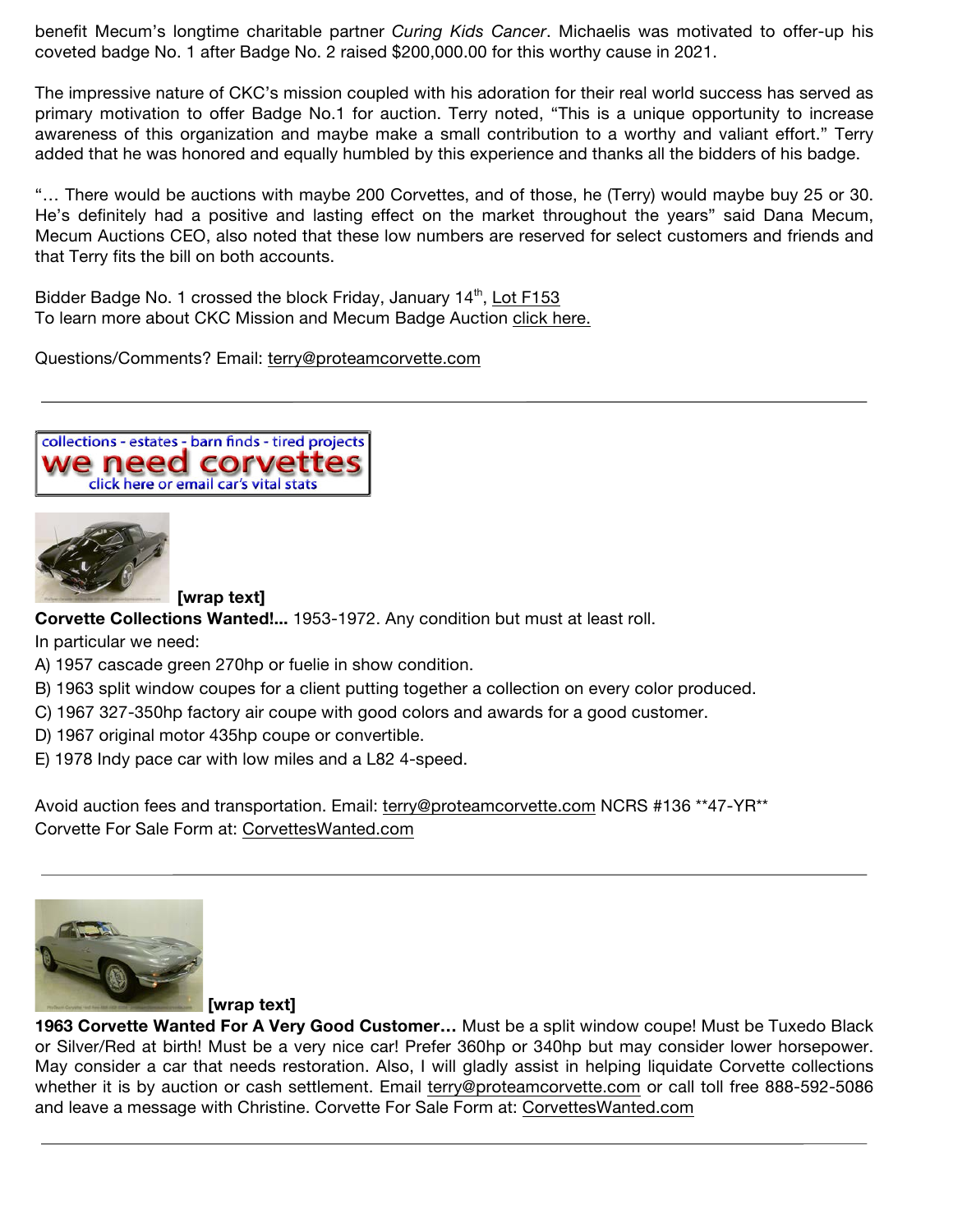

[wrap text]

**Four ProTeam Corvettes Have Been Invited for Special Exhibit…** at The Gilmore Car Museum aka "North America's Largest Auto Museum" in Hickory Corners, Michigan entitled: **Greatest Generations – Corvette – Evolutions of America's Sports Car** which opens April 1<sup>st</sup> and runs through Mid-March 2022 (extended to March 2023). They are: 1955 Harvest Gold Stk. 1007P | 1967 Red/Red 435hp | 1969 Gold L88 Stk. 1067D | 1971 Green ZR2 (1 of 12) Stk. 1007F. Questions/comments email: terry@proteamcorvette.com

For more information on the Gilmore Car Museum and their annual Corvette car show on Sunday, July 18<sup>th</sup> go to GilmoreCarMuseum.org or email: info@gilmorecarmuseum.org. Located at 6865 Hickory Road, Hickory Corners, MI 49060 *near Kalamazoo midway between Chicago and Detroit.*



 **[wrap text]**

**Murray Jetfire Bicycle…** with 26'x1.75" Paragon whitewall tires, white grips, white foot pedal pads and headlight in excellent original unrestored condition, although it needs a thorough cleaning. Buyer responsible for pick-up or crating and shipping cost. \$125.00 *Click here for complete description and pictures.* email: tmichaelis@charter.net



[wrap text – working link]

**Attention Shop From Home customers…** Can't travel? Can't inspect your Corvette prior to purchase? Try ProTeam's 48 Hour/24 Mile Money Back Guarantee!

Click Here or email: terry@proteamcorvette.com



[wrap text]

**Miscellaneous Cars and Trucks …** are available from time to time as we upgrade our personal vehicles and toys and sometimes accept very unique trade-ins. Here is our short list.

- **2004 Cadillac Escalade ESV Pinnacle Conversion** from the GM Heritage Collection and built by GM for the 2004 SEMA Convention, Hollywood high profile events, and the Super Bowl. Black paint with premium tan leather. Low mile one-owner vehicle. *Complete description and photos at link below!*

For more information go to Misc., Car, Trucks, and Haulers. Questions or comments. Email: terry@proteamcorvette.com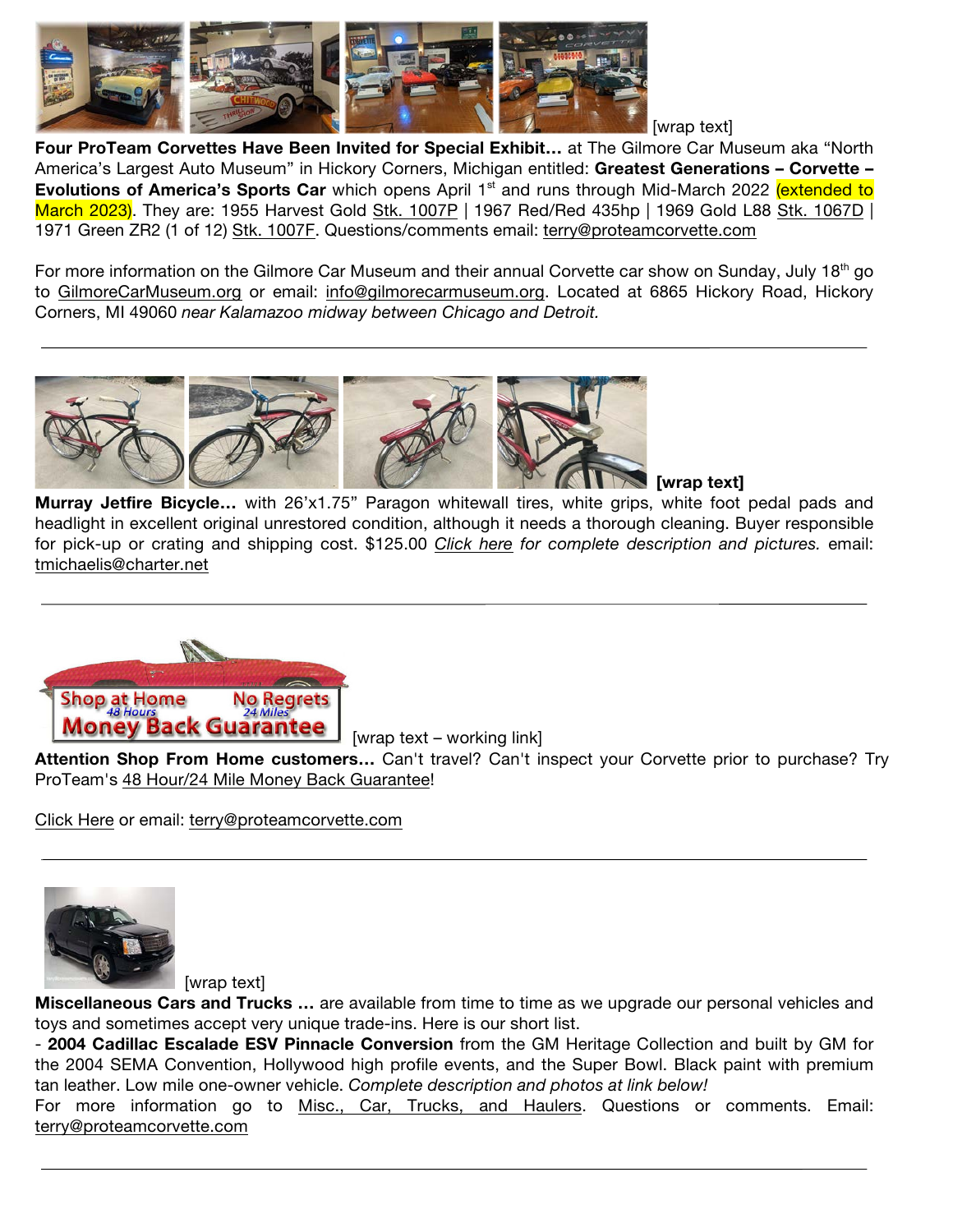

**[wrap text]**

**What Is My Corvette Worth?** I get asked this question almost everyday. The value of a Corvette is directly related to venue, location, day, and time of day if offered at auction. High profile collector car auctions offer maximum exposure and hundreds or thousands of affluent "ready to spend" registered bidders that like the auction excitement and instant gratification of making a purchase and thus outbidding others. **In essence they are the winner!**

Auctions create urgency and unless bidders are prepared to bid that car is sold within 2 to 3 minutes.

No two auctions or auction venues (locations) will produce the same results. **"It is a crap shoot!"**

I have participated as both buyer and seller at most of the classic car auctions in the USA for over 40 years and know the process well.

Contact terry@proteamcorvette.com should you have a rare Corvette or Corvette collection and need advice as it relates to estate planning, estate resolution/liquidation as it relates to auctions and/or our outright purchase.

Corvette For Sale Form at: CorvettesWanted.com



**[wrap text]**

**Industry Awards...** are normally awarded to a person for exceeding a quality standard but in our case, it is about the person (or people), the product (our cars) and the presentation which requires knowledge. ProTeam's Corvettes achieved close to 200 show awards and invitationals since 2009. Click to enlarge any photo to view the results of ProTeam's team effort. I doubt there is another person or company that has even come close to our record and in 2013; we added a new award only received by a total of 36 participants, "The NCRS American Heritage Award". In June 2014, Terry Michaelis was inducted into the Bloomington Gold Great Hall honoring the 50 most significant and influential people and organizations.

The standard is set by the various judging venues, ie: Bloomington Gold, NCRS, MCACN, and the Concours D'elegances scattered around the USA. It takes knowledge, preparation, and presentation to compete in these show venues. ProTeam's small group of employees possess that knowledge which should add additional value and a comfort level that you **cannot** and **will not** get from any other Corvette seller or reseller. POINT MADE! Think about it and Click Here to view the text file of our impressive show results. Comments or questions? Email: terry@proteamcorvette.com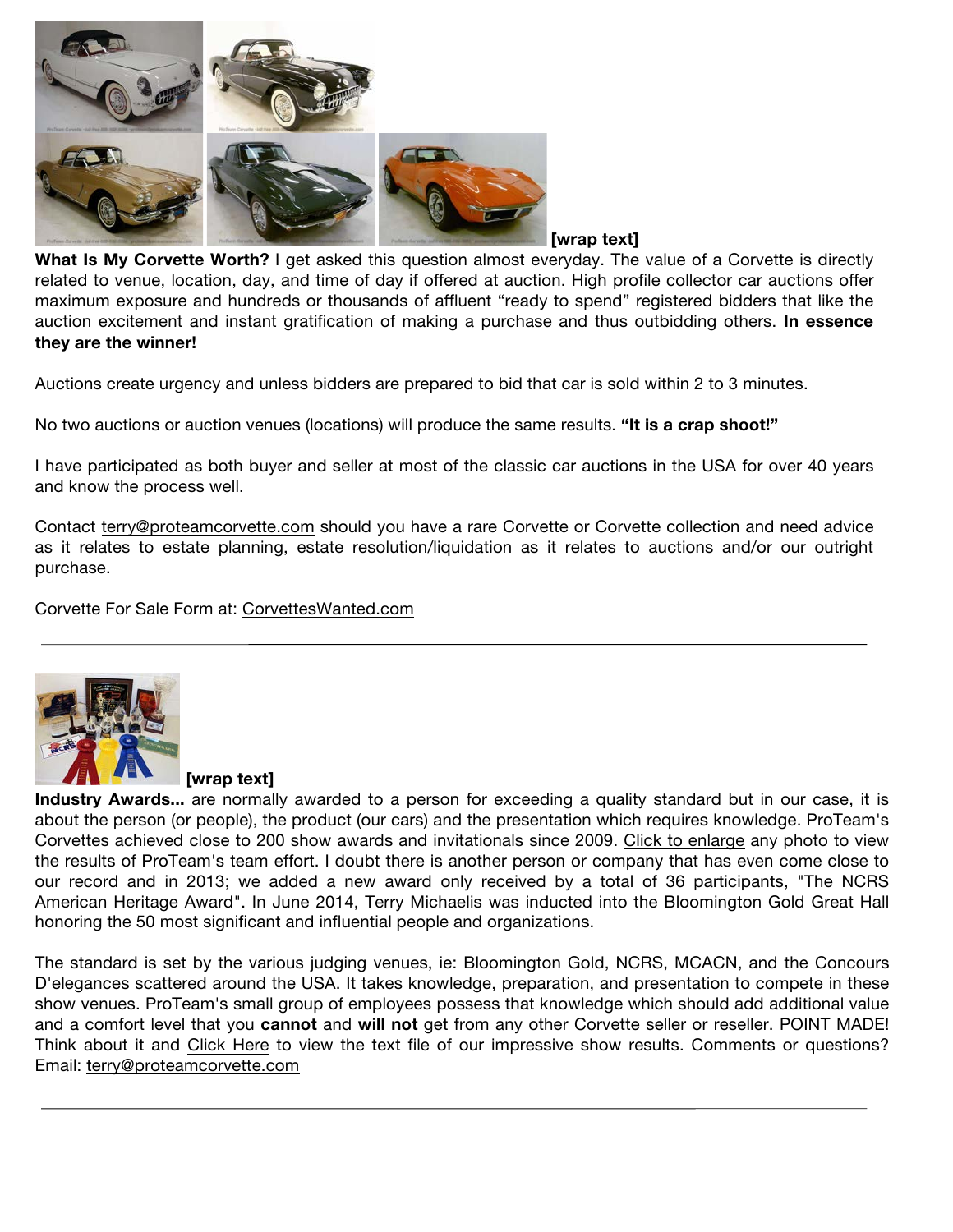

**ProTeam eBay Parts Store Is Open for Business…** Need a part for your classic Corvette? Search our shop first as we may have it. We will keep our door closed and locked with no visitors without an appointment. It's worth a look online. **If we have it… We can still ship it!!!** Contents of the box will be sanitized prior to sealing and shipment.

http://stores.ebay.com/Proteam-Corvette-Sales

Don't see what you are looking for? Email: fred@proteamcorvette.com



[wrap text]

**1953-55 Corvette Parts From an Estate…** have been recently sorted and are for sale including clear bubble top, fiberglass hardtops, hubcaps, valve covers, motors, heads, intakes, carbs, exhaust, overflow tanks, radios, dash knobs, bumpers, chrome, steering wheels, shifters and much much more. Email your list of needs to fred@proteamcorvette.com



**[wrap text]**

**Rare Used Original Corvette Parts…** fiberglass hardtops; **1953-55** clear glass bubble hardtop; **1960-61** F.I. Unit 7017320; **1958-59** Valve Covers Aluminum Low Script; **1959-61** Radiator; 1959-61 Aluminum Hi-Performance Top Tank Radiator; **1958-62** Heater Assembly; **1960** HD Rear Big Brake Shocks no. 5554593 (3- A-60); **1960-62** RPO-687 HD Brake and Suspension on Rolling Chassis; **1962** FI unit with air cleaner and distributer; **1962** Fuel Injected engine with Fuel Injected unit, distributor, air cleaner, dated T-10 transmission, 901/902 exhaust manifolds, starter, generator, bell housing, oil filter canister and shifter, (rebuilt) – (dated J-4-1, stamped F1012RF – 2102515), \$19,995.00; **1965** FI unit w/ distributer and air cleaner; **1963-67** Convertible Vent Window Assemblies (1 pair); 1963 steel rims, 6.70x15" blackwall tires and frosted hubcaps, restored or new; **1967** Kelsey Hayes bolt-on aluminum wheels original and very nice, set of four with center caps and retainers \$12,000.00 (set of five \$15,000.00); **1967** Rear End Assembly FB 12-27-67; **1966-68** Air Cleaner Lid (327-350 hp); **1967** Air Cleaner/Carb Stud with Tri-Power. Also have **1953-75** Hardtops (limited supply), Bumpers, Suspension, Al Knoch Carpet, Seat Covers, Door Panels, Convertible Tops, Car Covers, Wheels, Engine Blocks, Heads, Intakes, Exhaust Manifolds, Cranks, Pistons, Rods, Carbs, Distributors, and Tin for 1953 to 1972 Chevrolet and Corvettes (mostly). Too much to list or catalog. Email: fred@proteamcorvette.com



**Corvette NOS Parts…** 

**[wrap text]**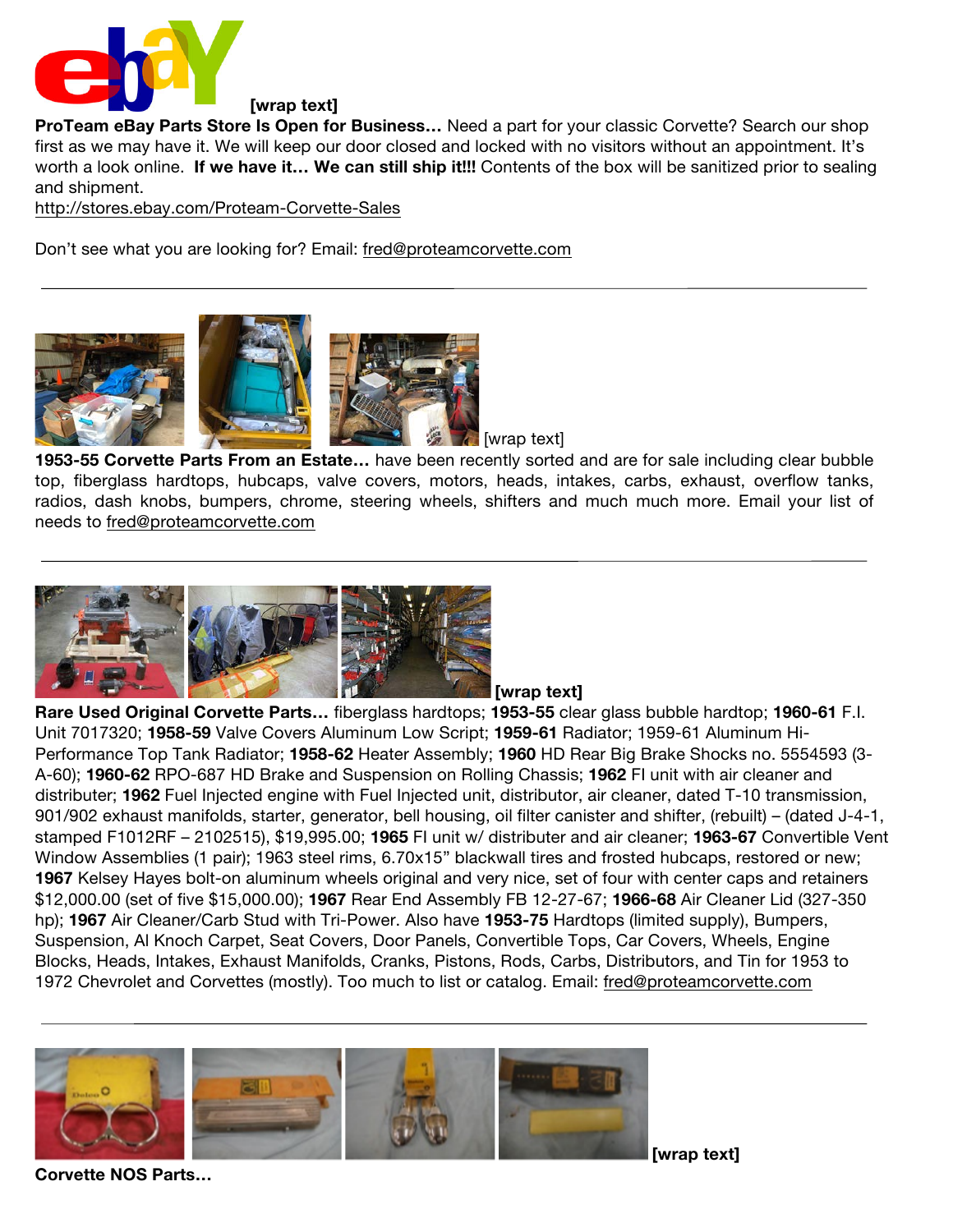**1953-60** Trunk Lock (NOS); **1953-62** Tie Rod Ends (NOS); **1956** spiral dated shocks, NOS; **1956-62** Door Window Cranks (NOS); **1953-62** NOS door balls; **1957-59** NOS shielding, top; **1958-62** Clock and Heater Housing (NOS); **1958-67** AC Filter Canister (NOS); **1958-62** NOS shifter ball; **1958-60** Inside Mirror (NOS); **1958- 60** NOS grill bar & teeth; **1958-61** Distributor no. 891 (NOS); **1958-60** headlight Rings (NOS); **1958-61** NOS side spear 6 pc set; **1956-62** Window Regulator (NOS); **1961-62** Hardtop Window Rear Outside Moldings (NOS); **1956-62** Hardtop Front Center Molding (NOS); **1956-62** Hardtop Rear Corner Moldings (NOS); **1953-62** Guide Y-50 Outside Mirror (N0S); **1958-62** Parking Lights, one pair (NOS); **1959-62** Hubcaps and Spinner 4-Piece Set (NOS); **1958-62** Hood Release Cable Unit (NOS); **1958-60** Taillights, one pair (NOS); **1959-60** Off Road Exhaust System (NOS); **1959-61** Aluminum Hi-Performance Top Tank Radiator; **1959-60** Door Weather Strip, one pair (NOS-assembly line type); **1960-62** Corvette Dash Curved Insert RH (NOS). Go to ProTeam's eBay Store or email: fred@proteamcorvette.com



## **[wrap text]**

**NCCC?? WHAT IS IT??** This is the acronym **for National Council of Corvette Clubs, Inc**. There are 19,000 plus members with 249 clubs throughout the United States. The organization promotes the pure joy of Corvette ownership. Whether you enjoy showing, cruising, touring or entering competitive events such as low & high-speed auto cross, the **NCCC** is the place for you. It is home to Corvette camaraderie unlike any other organization. Since 1959, **NCCC** has promoted its unique brand of fellowship with programs like FCOA-Future Corvette Owners Association and Charity Programs supporting St. Jude Children Research Hospital. Its unequaled insurance program covering ALL club activities is a bonus that has attracted Corvette owners and clubs alike to join the **NCCC**. Check out **corvettesnccc.org** and learn more about this organization. "We joined for the car, we stay for the people".



## **[wrap text]**

**The Corvette Black Book...** is a must have essential for any Corvette enthusiast or potential purchaser and makes for a great stocking stuffer. The Corvette Black Book contains 160 pages including a minimum of two pages for each car produced, glossary of terms, historic dates, instructions, trend graphs, Corvette chronology, and photos/specifications. The Corvette Black Book also has an extrapolation section to help you zero-in on Corvettes with genuinely rare option combinations. This is the genuine pocket sized Corvette Black Book. The price is \$25.00 plus \$8.00 postage (US only). Ohio residents add 7.25% sales tax. Order a Corvette Black Book today!

**Money Back Guarantee...** Can't travel? Can't inspect your Corvette prior to purchase? Try ProTeam's 48Hour/24 Mile Money Back Guarantee! ProTeam will ship your newly purchased Corvette to your doorstep for your 48 hour inspection or cooling-off period and all you could lose is the shipping costs, should you wish to cancel the purchase for any reason. It is what we say it is or you hold our feet to the fire. That's a no risk purchase only offered by ProTeam for ProTeam customers who cannot or do not wish to travel. terry@proteamcorvette.com